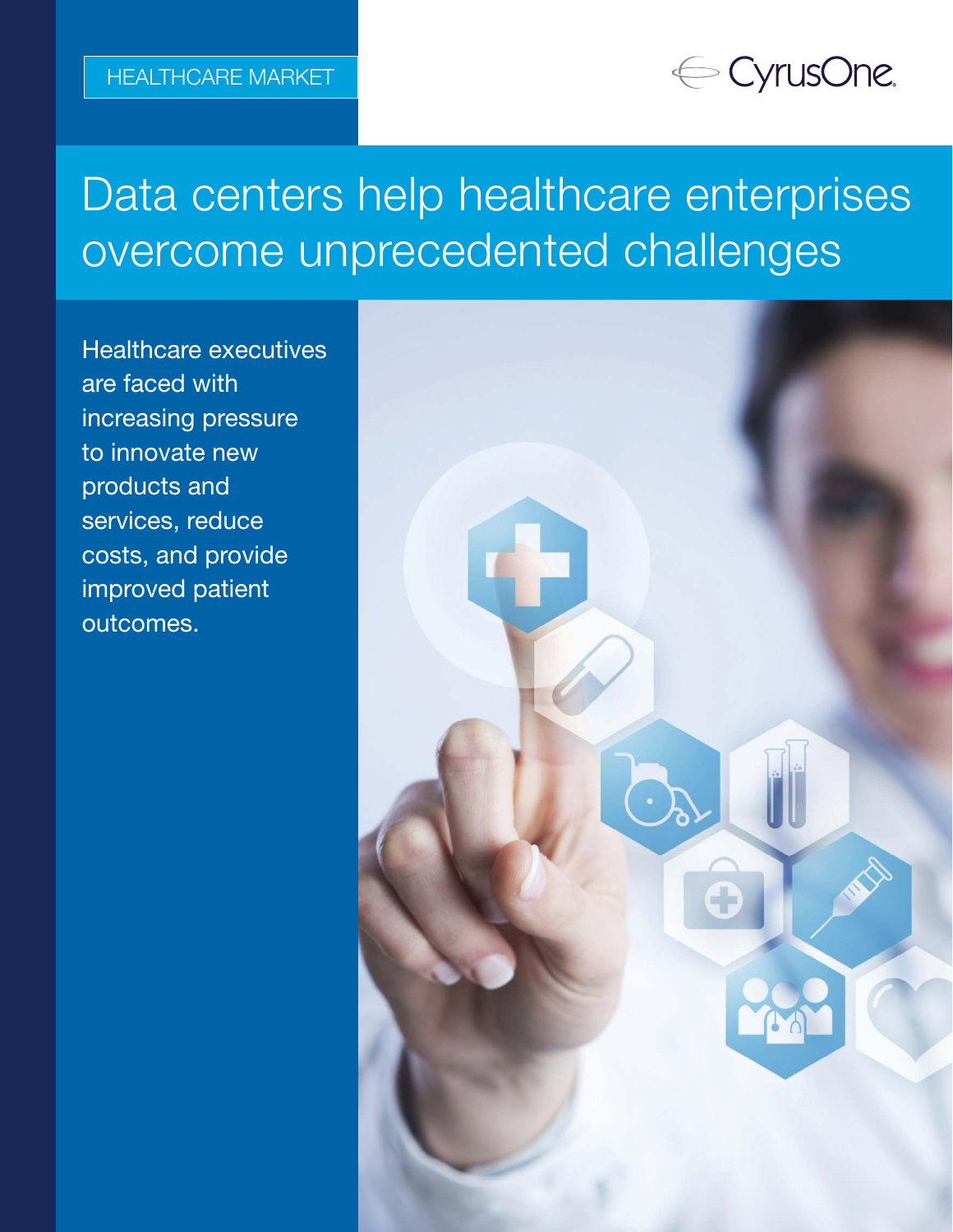Today's adoption of new technologies across healthcare systems come with expanding volumes of digital data that have prompted organizations to seek new solutions for IT infrastructure. Opportunities for healthcare companies to outsource these solutions are leading them to CyrusOne.

**Digital data is exploding** due to technological advances and government incentives to implement EHR/ HMR. CyrusOne's flexible, scalable data center solutions readily match the needs of your growing business now and in the future.

**Increased enforcement of HIPAA security is** compelling healthcare organizations to upgrade data security and disaster recovery protocols or face high penalties. With CyrusOne's Multi-Facility Interconnected Platform, you can mix-and-match highly secure data centers for disaster recovery using the National Internet Exchange (IX).

Applications containing electronic protected health information (ePHI) such as Electronic Medical Records (EMR), digital imaging, revenue cycle and billing software, and other clinical applications are required to follow HIPAA compliance guidelines. Your mission-critical applications are your lifeblood. Best-in-class service by CyrusOne ensures you get the support you need, whenever you need it.

Increasing pressure to implement **meaningful use, reduce healthcare costs and** improve care outcomes while protecting patient interests. Let CyrusOne focus on building and operating your data center, so you can focus on growing your business and

#### Managing the transition to outsourcing a data center can be daunting

With a history of successfully serving the financial industry alongside other customers of the Fortune 1000, CyrusOne is standing ready to ensure that your enterprise is equippedwith the right-sized data center solution – tailored to meet the needs of your enterprise – for today and tomorrow.

"As healthcare systems evolve to fully embrace electronic medical records and documentation, data access and security is mission critical. Reliable IT services start with a facility located in an area at low risk for natural disasters that is hardened and secured, with highly available electrical, cooling, and monitoring—with controls for fire prevention, detection, and physical security. CyrusOne was selected for its ability to meet all these needs for Park Place and our customers."

> Mark Middleton Director of Cloud Services

 $\overline{2}$ 

serving your customers.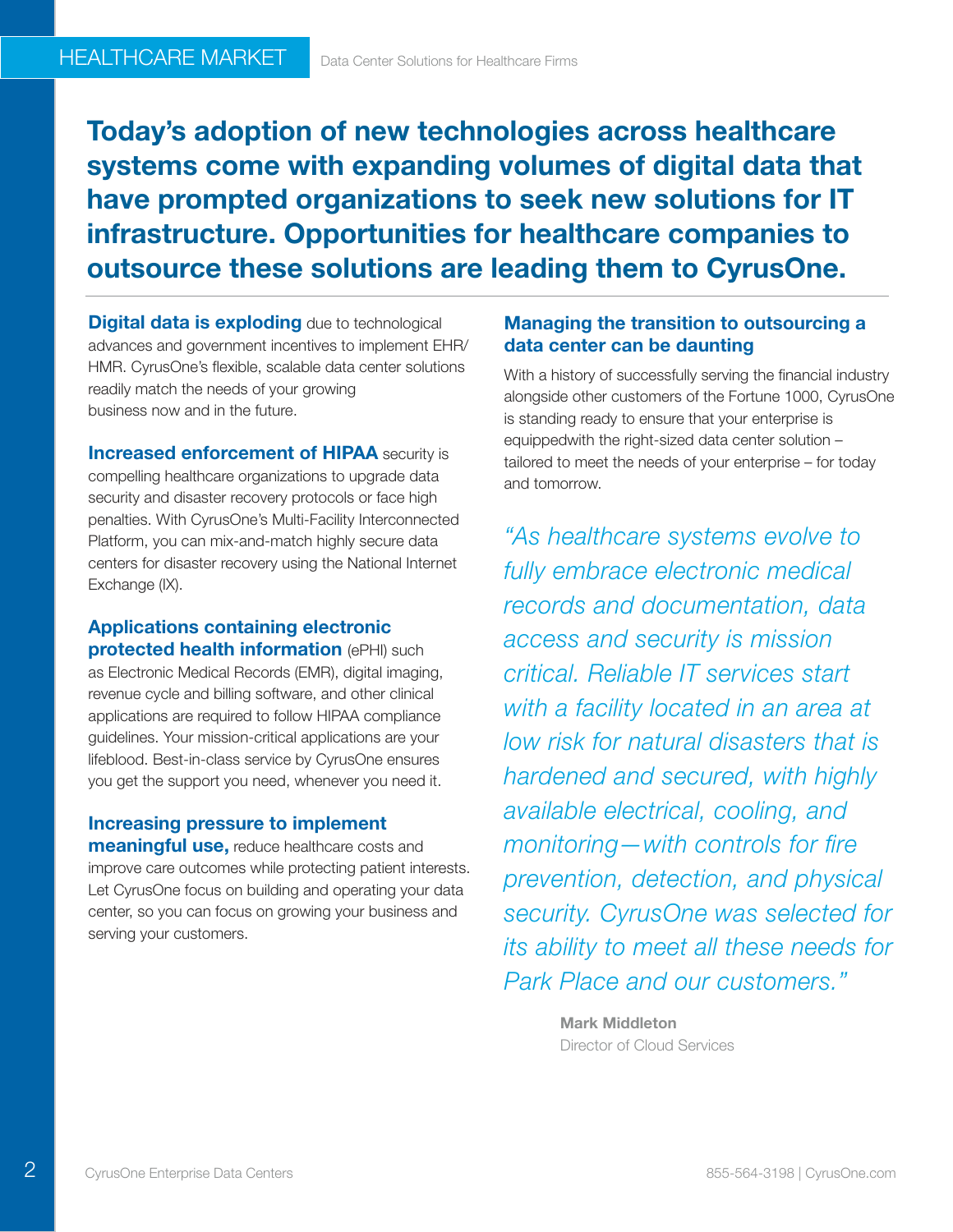## Discover why so many Fortune 1000 companies trust CyrusOne

#### Flexible, Scalable Solutions

Flexible data center solutions readily scale to match the needs of growing businesses.

- Thorough assistance in scoping, engineering and implementation to ensure that your solutions are right-sized for your needs now and in the future
- Choose the level of power redundancy needed for your applications (2N)
- Contract flexibility to ramp into your purchased power and space
- Office space available for permanent or temporary staffing

#### Proven, Innovative Technology

Benefit from the latest data center innovations CyrusOne expert technicians can apply to your IT environment.

- Power densities up to 900 KW per rack so you can scale your server environment vertically, with increased power to optimize your footprint
- Massively Modular® data center engineering can deliver large-scale deployments and build outs in just 12 weeks
- The CyrusOne Multi-Facility Interconnected Platform enables you to mix and match data centers while enjoying optimal connectivity using the National Internet Exchange (IX)

#### Exceptional Service

Enjoy personalized, consultative service through all stages of the relationship – design, build, installation, management and reporting

- Data centers designed and built by CyrusOne to the highest industry standards and service activities led by CyrusOne employees
- Experienced implementation team that understands the complexities of various-sized organization's requirements for key processes, management, nformation handling and security needs
- Complete transparency with no hidden fees for building management, security and preventive maintenance.

#### High Reliability

Benefit from an engineered solution that delivers excellent uptime and availability for your mission-critical applications.

- High degree of resiliency with no single point of failure
- Carrier-neutral facilities
- Certifications and attestations include ISO 27001, SSAE 16 Type II Audited, PCI DSS, HIPAA/HITECH, FISMA-High and Open IX
- CyrusOne Facilities are designed to meet TIA-942 requirements for electrical and mechanical
- 100 percent uptime service-level agreements (SLAs)